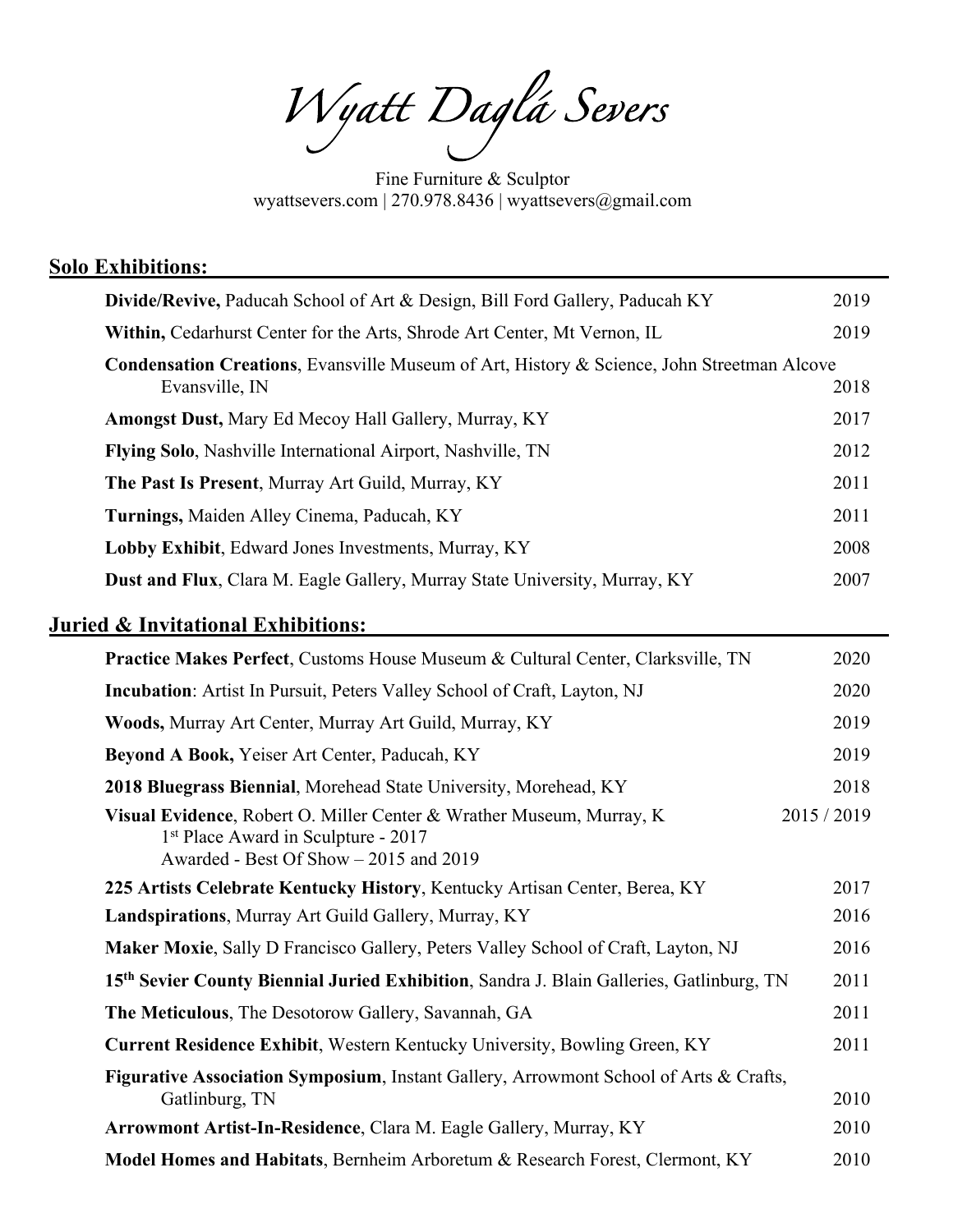| Wood-O-Rama, Yeiser Arts Center, Paducah, KY                                         | 2009 |
|--------------------------------------------------------------------------------------|------|
| <b>Kentucky National, Clara M. Eagle Gallery, Murray, KY</b>                         | 2009 |
| <b>International Exchange Exhibition 2008, Daegu University, South Korea</b>         | 2008 |
| New Blue Kentucky Emerging Artists, Kentucky Museum of Arts & Crafts, Louisville, KY | 2008 |

# **Group Exhibitions:**

| Arrowmont Instructor Exhibit, Sandra J. Blain Galleries, Arrowmont School of Arts<br>& Crafts, Gatlinburg, TN<br>Virtual Exhibit | 2020         |
|----------------------------------------------------------------------------------------------------------------------------------|--------------|
| Appalachian Instructor Exhibit, Joe L. Evins Gallery, Appalachian Center for Craft,<br>Tennessee Tech University, Smithville, TN | 2015/2018    |
| Members Show, Yeiser Art Center, Paducah, KY<br>Awarded $-1$ <sup>st</sup> Place 2018                                            | 2018/2020    |
| Members Exhibit, Murray Art Guild, Murray, KY                                                                                    | 2011/2020    |
| Small Works, Murray Art Guild Gallery, Murray, KY                                                                                | 2015 / 2021  |
| Side-By-Side, VSAKY & Murray Art Guild, Curris Center Gallery, Murray, KY                                                        | 2012/2018    |
| 1967-2017 MAG Retrospective 50 <sup>th</sup> Anniversary, Robert O Miller Center, Murray, KY                                     | 2017         |
| Different Times / Different Places, Ruth Baggett Gallery, Paducah, KY                                                            | 2017         |
| <b>OMAS Reunion, Clara M. Eagle Gallery, Murray, KY</b>                                                                          | 2016         |
| Sketchbooks and Pages, Murray Art Guild Gallery, Murray, KY                                                                      | 2015         |
| Artist-In-Residence Exhibit, Sandra J. Blain Galleries, Arrowmont School of Arts<br>& Crafts, Gatlinburg, TN                     | 2011         |
| Staff and Assistant Exhibit, Anderson Ranch Arts Center, Snowmass Village, CO                                                    | 2008         |
| <b>OMAS Annual Student Art Show, Clara M. Eagle Gallery, Murray, KY</b><br>Awarded - Best Of Show<br>You Got It Right Award      | 2008<br>2007 |
| Faculty and Summer Assistant Exhibit, Sally D. Francisco Gallery, Peters Valley<br>School of Craft, Layton, NJ                   | 2007         |

## **Experience:**

| Studio Instructor, Youth & Adult                                    |      |
|---------------------------------------------------------------------|------|
| • Arrowmont School of Arts & Crafts, The Table., Gatlinburg, TN     | 2021 |
| • Peters Valley School of Craft, Roll With It, Layton, NJ           | 2021 |
| • Penland School of Craft, Design, Build, Admire, Penland, NC       | 2021 |
| • Murray Art Guild, Woodturning, Murray, KY                         | 2021 |
| • Murray Art Guild, Woodturning, Murray, KY                         | 2020 |
| • Penland School of Craft, Lets Make Furniture, Penland, NC         | 2019 |
| • Penland School of Craft, FUN-Do-Mentals of Furniture, Penland, NC | 2019 |
| • Penland School of Craft, Introduction to Woodturning, Penland, NC | 2019 |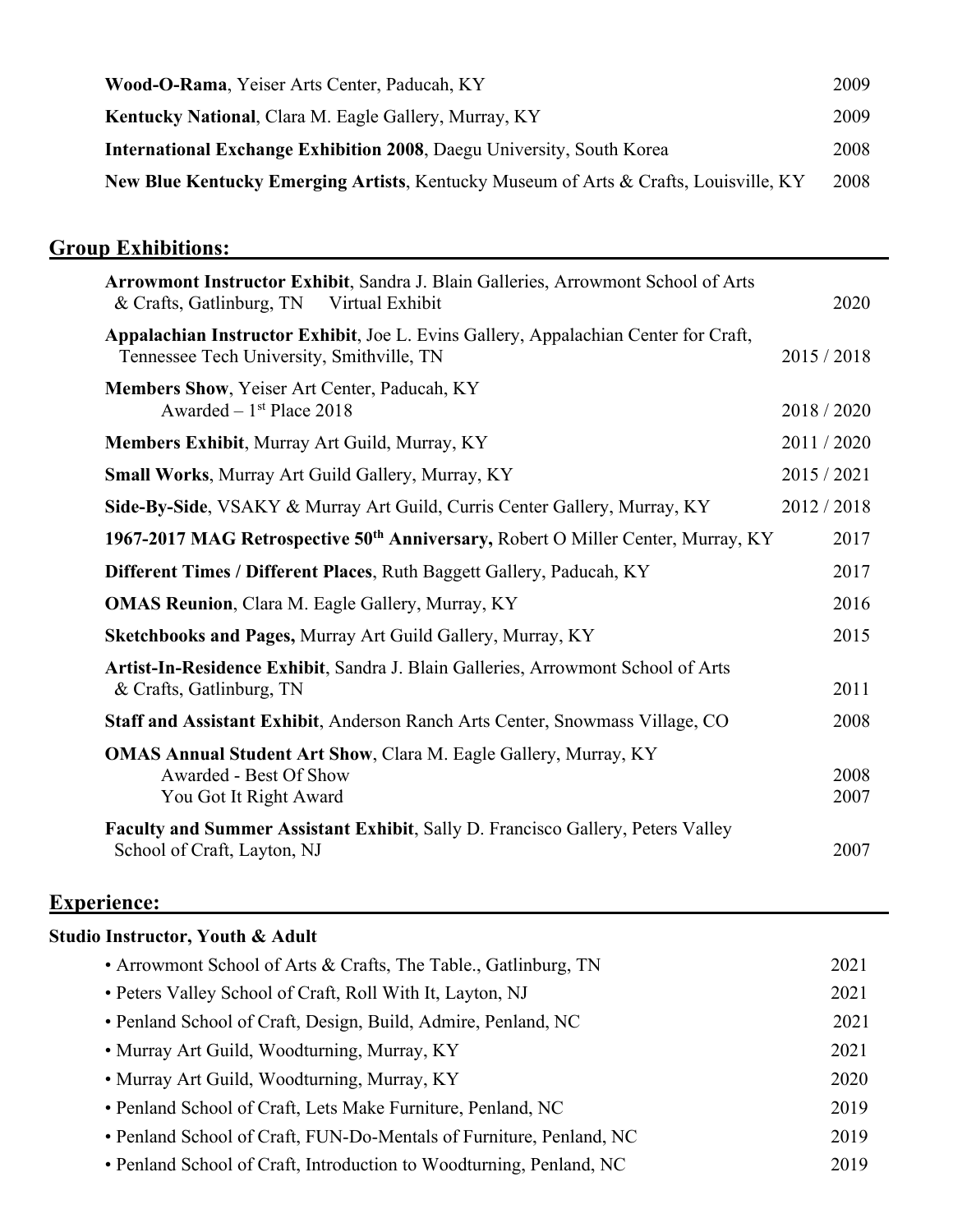| • John C Campbell Folk School, Lets Make Furniture, Brasstown, NC                                                                                                                                                                                                   | 2019              |
|---------------------------------------------------------------------------------------------------------------------------------------------------------------------------------------------------------------------------------------------------------------------|-------------------|
| • Penland School of Craft, Fall Concentration Seriously Messing with Wood, Penland, NC                                                                                                                                                                              | 2018              |
| • Appalachian Center for Craft, Foundations of Furniture Table Making, Smithville, TN                                                                                                                                                                               | 2018              |
| • Paducah School of Art & Design, Green Wood Turning, Paducah, KY                                                                                                                                                                                                   | 2018              |
| • Sprocket Inc., Woodturning, Paducah, KY                                                                                                                                                                                                                           | 2018              |
| • Penland Kids Camp, Penland School of Crafts, Penland, NC                                                                                                                                                                                                          |                   |
| Introduction to Turning<br>2014-2016-2017-2019<br><b>Furniture Making</b>                                                                                                                                                                                           | 2018/2019         |
| • Summer Youth Art Studios, Murray Art Guild, Murray, KY                                                                                                                                                                                                            |                   |
| <b>Turning Fundamentals</b>                                                                                                                                                                                                                                         | 2017 / 2020       |
| Woods I and II                                                                                                                                                                                                                                                      | 2012 / 2016       |
| · Side-By-Side, VSA-KY, Murray Art Guild, Murray, KY                                                                                                                                                                                                                |                   |
| Wood One-On-One                                                                                                                                                                                                                                                     | 2012/2018         |
| • Appalachian Center for Craft, Intro To Turning, Smithville, TN                                                                                                                                                                                                    | 2015              |
| • Arrowmont School of Arts & Crafts, Masters Weekend, with Daniel Essig, Gatlinburg, TN                                                                                                                                                                             | 2015              |
| • Penland School of Craft, Chair or Bench, with Terrance Hunt & Doug Sigler, Penland, NC                                                                                                                                                                            | 2014<br>2010-2011 |
| • Arrowmont School of Arts & Crafts, Community Class Woodturning, Gatlinburg, TN<br>• Peters Valley School of Crafts, Woodturning Roll With It, Layton, NJ                                                                                                          | 2009              |
|                                                                                                                                                                                                                                                                     |                   |
| <b>Studio Instructor Assistant</b>                                                                                                                                                                                                                                  |                   |
| • Penland School of Crafts, Table Talk, Jason Schneider, Penland, NC                                                                                                                                                                                                | 2018              |
| • Penland School of Crafts, Fall Concentration, Daniel Essig, Penland, NC                                                                                                                                                                                           | 2016              |
| · Stoney Lamar, Locust Grove Studio, Saluda, NC                                                                                                                                                                                                                     | 2016              |
| • Penland School of Crafts, Wood-Iron-Glass, Wendy Maruyama, Penland, NC                                                                                                                                                                                            | 2014              |
| • Penland School of Crafts, Core Fellow Retreat, Penland, NC                                                                                                                                                                                                        | 2014              |
| • Penland School of Crafts, Arch/Furniture Carving, David Caldwell, Penland, NC                                                                                                                                                                                     | 2013              |
| • Arrowmont School of Arts & Crafts, Woodworking From Two Perspectives,                                                                                                                                                                                             |                   |
| Terrance Hunt & Doug Sigler, Gatlinburg, TN                                                                                                                                                                                                                         | 2012              |
| • Arrowmont School of Arts & Crafts, Segmented Turning, Malcolm Tibbetts,                                                                                                                                                                                           |                   |
| Gatlinburg, TN                                                                                                                                                                                                                                                      | 2012              |
| • Penland School of Crafts, Wood Art Sculpture Concentration, Mark Gardner,                                                                                                                                                                                         |                   |
| Penland, NC                                                                                                                                                                                                                                                         | 2012              |
| • Penland School of Crafts, Essence of Wood Passion, John Dodd, Penland, NC                                                                                                                                                                                         | 2011              |
| • Arrowmont School of Arts & Crafts, Figurative Assoc Symposium, Tom Bartel &<br>Beth Cavener-Stichter, Gatlinburg, TN                                                                                                                                              | 2010              |
| • Peters Valley School of Craft, Summer Wood Studios, Wayne Hall, Lee Alexander &                                                                                                                                                                                   |                   |
| Brenda Hall, Layton, NJ                                                                                                                                                                                                                                             | 2009              |
| • Anderson Ranch Arts Center, Summer Studios, Snowmass Village, CO<br>Wood - Jeanne Goldberg, Binh Pho, Malcolm Tibbetts, David Ellsworth, Betty<br>Scarpino, Christian Burchard, Jason Schneider, Beth Ireland and Yuri Kobayashi<br>Photography – Michael Fortune |                   |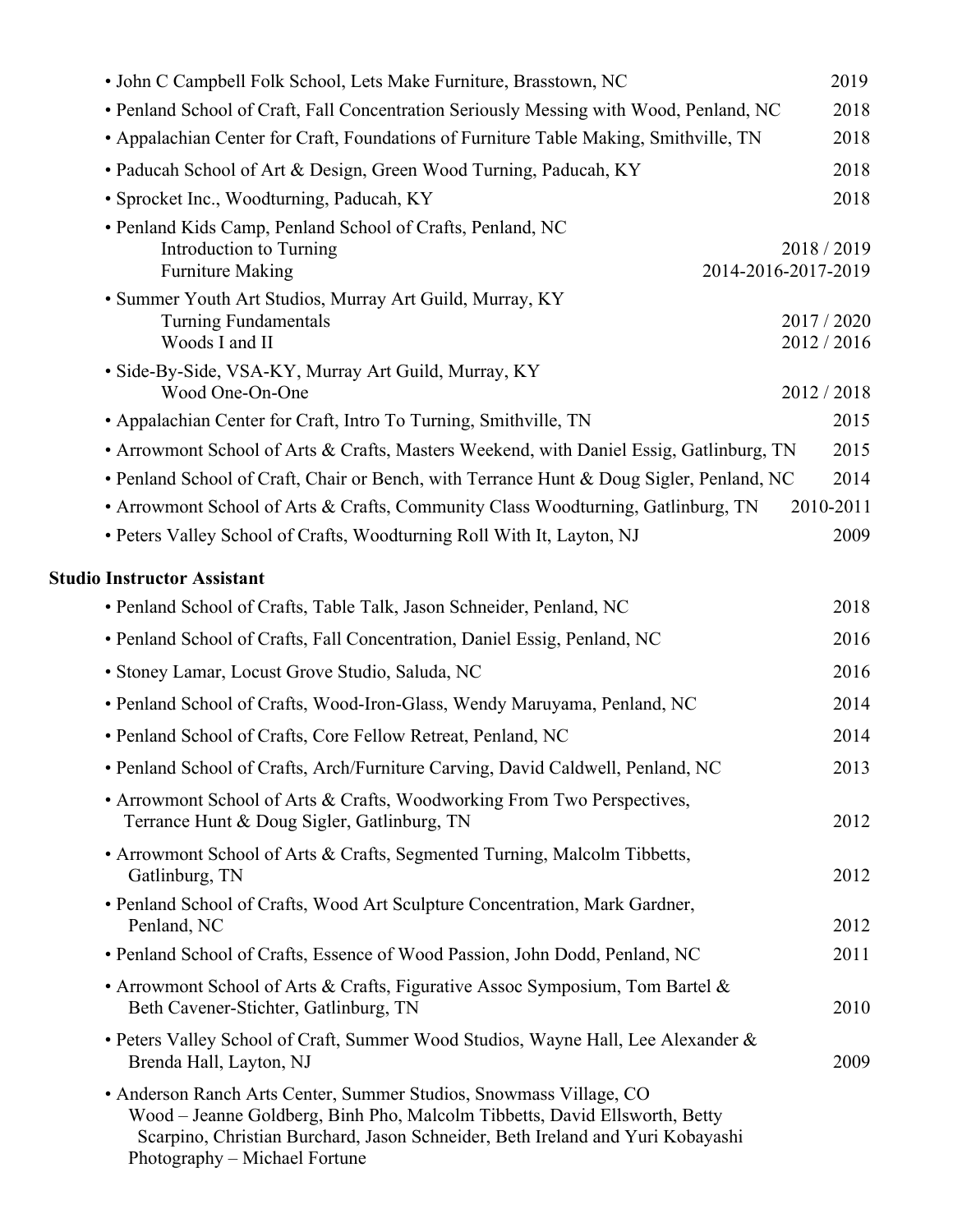| Bookbinding – Daniel Essig                                                                                                                                                                  |             | 2008                                       |
|---------------------------------------------------------------------------------------------------------------------------------------------------------------------------------------------|-------------|--------------------------------------------|
| • Murray State University, Intro to Woodworking, Paul Sasso, Murray, KY                                                                                                                     |             | $2006 - 2008$                              |
| • Peters Valley School of Craft, Summer Wood Studios, Chris Becksvoort, Dorothy<br>Barnes, Graeme Priddle, Steven Butler and Phil Lowes, Layton, NJ                                         |             | 2007                                       |
| <b>Visiting Artist &amp; Presentations</b>                                                                                                                                                  |             |                                            |
| • Murray State University, Department of Art & Design, Murray, KY                                                                                                                           | 2010 & 2017 |                                            |
| • Indiana University, School of Art, Architecture + Design, Bloomington, IN                                                                                                                 |             | 2017                                       |
| • Versailles Montessori School, Showcasing the Arts, Versailles, KY                                                                                                                         |             | 2017                                       |
| • Penland School of Crafts, Furniture Upholstery, Penland, NC                                                                                                                               |             | 2015                                       |
| • Peninsula Recovery Education Center, Knoxville, TN                                                                                                                                        |             | 2015                                       |
| • Fine Arts & Crafts Festival, Gatlinburg, TN                                                                                                                                               |             | 2011                                       |
| • Murray State University, Dept. of Art & Design, with Michael Hosaluk, Murray, KY                                                                                                          |             | 2011                                       |
| • Murray State University, Dept. of Art & Design, Murray, KY                                                                                                                                |             | 2010                                       |
| <b>Residencies</b>                                                                                                                                                                          |             |                                            |
| • Arrowmont Pentaculum Invitational Residency<br>· Penland School of Crafts, Penland, NC<br>• Arrowmont School of Arts & Crafts, Gatlinburg, TN<br>• Graeme Priddle, Northland, New Zealand |             | 2022<br>2015/2018<br>$2010 - 2011$<br>2010 |
| <b>Art Education:</b>                                                                                                                                                                       |             |                                            |
| <b>Arrowmont School of Arts &amp; Crafts, Gatlinburg, TN</b><br>Woodturning Masters Weekend under Michael Hosaluk<br>Exploring Green Wood under Christian Burchard                          |             | 2016<br>2011                               |
| John C. Campbell Folk School, Brasstown, NC<br>Hollow Forms Without The Hollowing under Mark Gardner                                                                                        |             | 2014                                       |
| <b>Anderson Ranch Arts Center, Snowmass Village, CO</b><br>Making Furniture: Open Studio Experience under Stephen Proctor<br>Jam Session Free-For-All Bonanza under Michael Hosaluk         |             | 2010<br>2009                               |
| Peters Valley School of Craft, Layton, NJ<br>Work With a Master under Jere Osgood<br>Woodworking Fundamentals under Stephen Proctor                                                         |             | 2010<br>2006                               |
| Murray State University, Murray, KY<br>Art Concentration – 72 Credit Hours: Woodworking, Metalsmithing,<br>Sculpture, Fibers, Drawing, Carving, 2D & 3D Design                              |             | 2000 / 2009                                |
| Penland School of Crafts, Penland, NC<br>Door and Chair Making under Doug Siegler and Terrance Hunt                                                                                         |             | 2007                                       |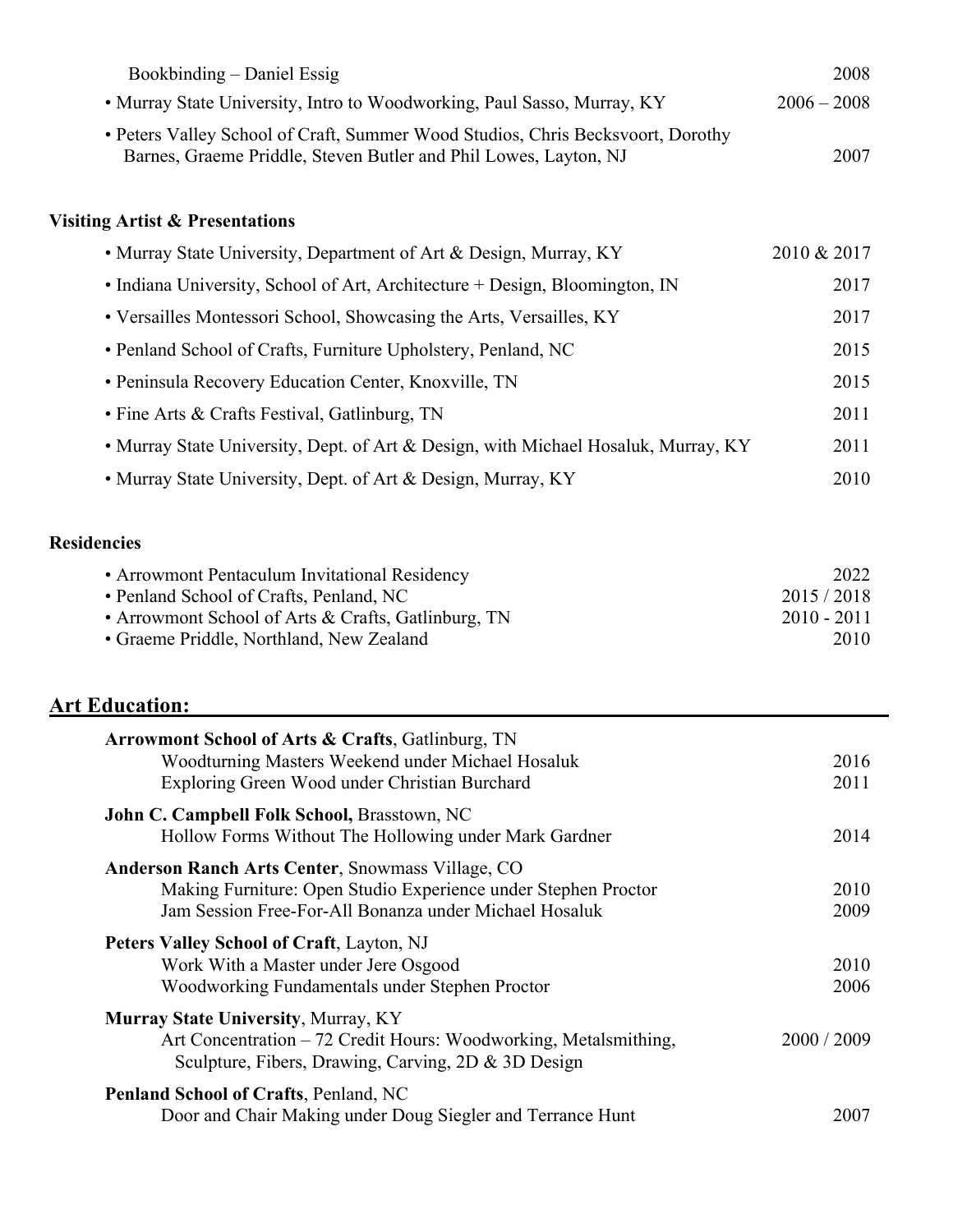## **Work in Gallery, Private & Public Collections:**

| Lee R Rocamore, MD, Charlotte, NC                                        | 2021 |
|--------------------------------------------------------------------------|------|
| Penland Gallery, Penland School of Craft, Penland, NC                    | 2019 |
| 18th Flamingo Art Gallery, Murray, KY                                    | 2018 |
| Jerry Jackson, Brasstown, NC                                             | 2017 |
| Karen K Allison, Penland, NC                                             | 2017 |
| Victor Ashe, Knoxville, TN                                               | 2017 |
| Sharon Gigliotti, Knoxville, TN                                          | 2017 |
| Leslie and Russ Robinson, Houston, TX                                    | 2015 |
| John Moore, High Cove, NC North Carolina (Commission)                    | 2014 |
| Arrowmont School of Arts and Crafts, Gatlinburg, TN Permanent Collection | 2011 |
| Bunni and Paul Copaken, Mission Hills, KS                                | 2011 |
| Andrew and Susan Saftel, Pikeville, TN (Commission)                      | 2010 |
| Dee Wyly, Dallas, TX                                                     | 2009 |
| Paul Sasso, Almo, KY (Commission)                                        | 2009 |
| Luna Parc, Sandyston, NJ (Commission)                                    | 2009 |
| Anne and William Tobey, Chicago, IL                                      | 2008 |
|                                                                          |      |

### **Awards:**

| Featured Artist, Kentucky Arts Council, Commonwealth of Kentucky, Frankfort, KY       | 2016 |
|---------------------------------------------------------------------------------------|------|
| Emerging Artist Award, Kentucky Arts Council, Commonwealth of Kentucky, Frankfort, KY | 2016 |

### **Publications:**

| <b>Working With A Master, Woodworking Artist</b><br>The Highland Woodworker, YouTube Episode 45, Atlanta, GA                 | 2020 |
|------------------------------------------------------------------------------------------------------------------------------|------|
| <b>KET Kentucky Life, Woodworking Artist</b><br>Kentucky Educational Television, Lexington, KY                               | 2018 |
| Making Good, An Inspirational Guide to Being an Artist Craftsman<br>Schiffer Publishing, Atglen, PA                          | 2017 |
| <b>Maker Moxie: The Impact of the Craft School Experience, Peters Valley School of Craft</b><br>Blurb Inc, San Francisco, CA | 2016 |
| <b>500 Cabinets, Lark Book's, Asheville, NC</b>                                                                              | 2010 |
| <b>Woodwork, The Furniture Society Recent Work Gallery, Woodworking Media, LLC,</b><br>Cambridge, MA                         | 2010 |